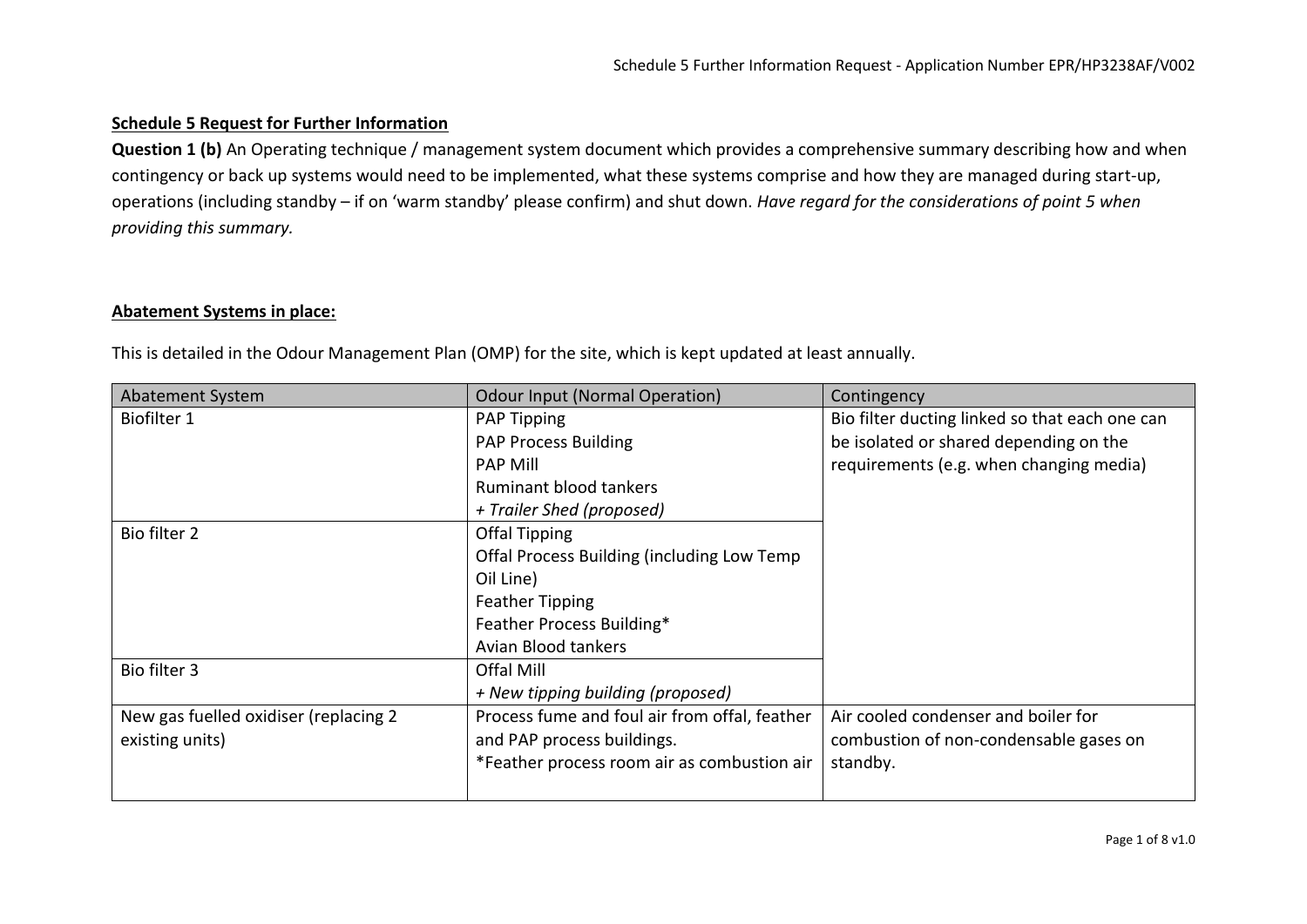| Abatement System                                                   | <b>Odour Input (Normal Operation)</b>                                                                          | Contingency                                                                                                                                                                                                                                                                              |
|--------------------------------------------------------------------|----------------------------------------------------------------------------------------------------------------|------------------------------------------------------------------------------------------------------------------------------------------------------------------------------------------------------------------------------------------------------------------------------------------|
|                                                                    |                                                                                                                | One condenser unit is kept on 'warm' standby<br>and one is manually operated.<br>One steam boiler will be on 'warm' standby.                                                                                                                                                             |
| New Multi fuel Oxidiser                                            | Process fume and foul air from offal, feather<br>and PAP process buildings.<br>Some room air as combustion air | New gas fuelled oxidiser $+$ air cooled<br>condenser and/or boilers if required.<br>Oxidiser will be 'off' when not required.<br>One Boiler and condenser will be on 'warm'<br>standby with additional support if required<br>and to allow for the oxidiser to run up to<br>temperature. |
| Air cooled condenser (2 units - increasing to<br>3 for future use) | Process fume and foul air from offal, feather<br>and PAP process buildings                                     | One condenser unit is on 'warm' standby and<br>will operate automatically as it is linked to<br>oxidiser operation.<br>One unit needs to be operated manually.<br>Future plans - 3 linked condenser units with<br>automated controls (details in forthcoming<br>variation)               |
| Steam Raising Boiler (currently 1 -<br>increasing to 2)            | Non-condensable gases from the air-cooled<br>condenser (when thermal oxidiser(s) not<br>available)             | One steam boiler running on automatic so it is<br>available to run quickly up to temperature<br>when required for back up duty if the oxidiser<br>is not available.                                                                                                                      |
| Waste Heat Evaporator (WHE)                                        | <b>Feather Press</b><br><b>Feather Drier</b>                                                                   | If the WHE is unavailable, fume is<br>automatically directed to the thermal oxidiser.                                                                                                                                                                                                    |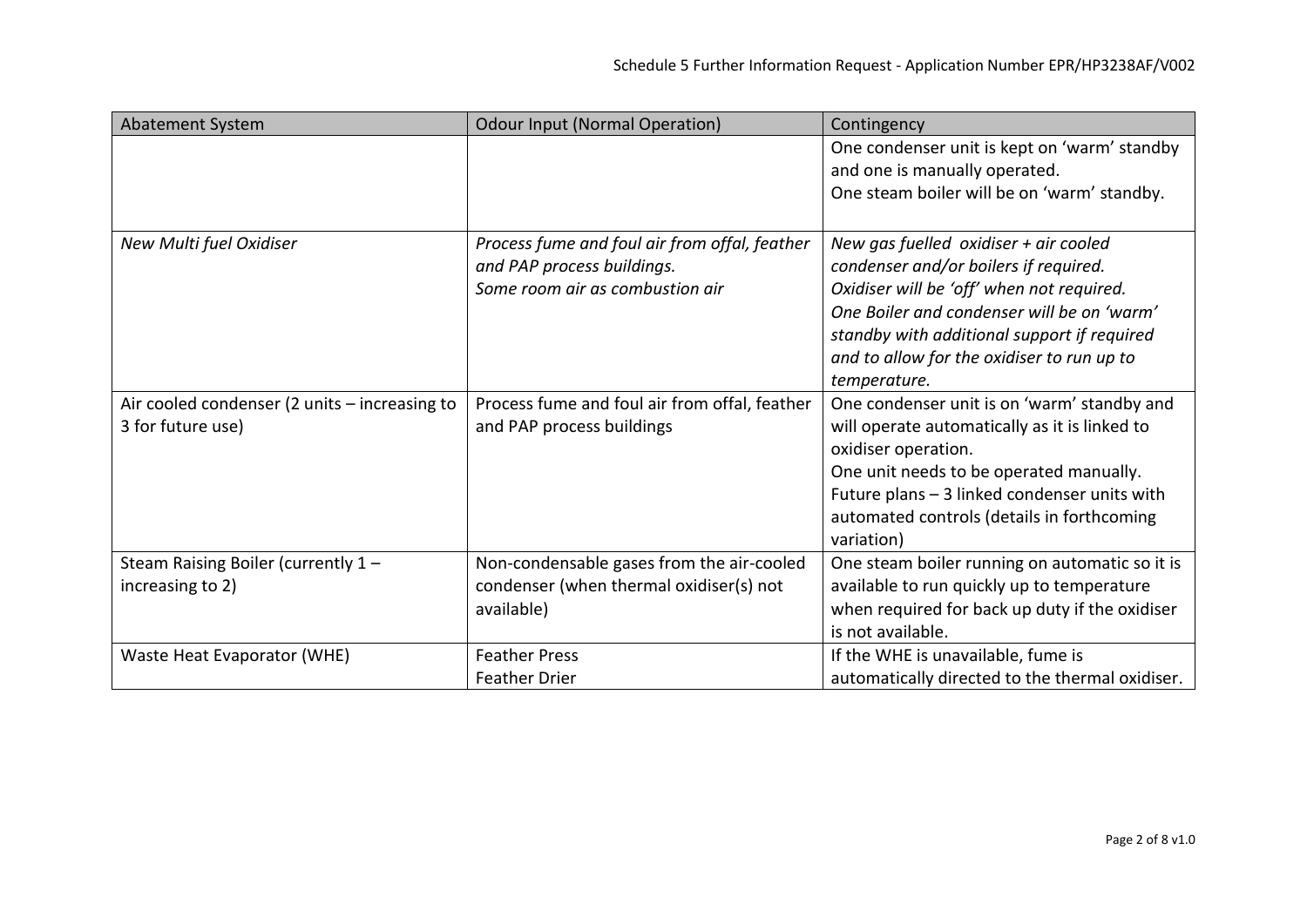#### **Under 'Normal' Processing Conditions**

The amount of raw material processed is kept within the validation parameters set by Animal Health, to ensure the time/temperature requirements for processing are met. The parameters are recorded in graphical format on the SCADA system and retained for inspection. Plant operators monitor feed rates and temperature on the SCADA screen during processing to ensure production is kept within the required parameters.

Increases in raw material for processing are dealt with by increasing hours of production rather than increasing the rate of processing.

Steam requirements for processing are also limiting factors – the cookers will stop discharging when the temperature drops. Steam is primarily supplied by the thermal oxidisers, with the stand-alone steam raising boiler as support. To ensure continued operation free of steam supply issues, a second steam raising boiler is to be commissioned (2021/2022).

The cookers require the presence of a minimum suction pressure to be able to operate. This negative pressure ensures that there is always enough capability for the oxidiser to "pull" the process fumes away from the cookers for abatement. The suction pressure is measured in the process fume collector vessel of the oxidiser.

Each oxidiser has a main process fan that takes fume from the collector vessel and sends it to the oxidiser. The suction pressure in the collector vessel is primarily maintained by these oxidiser fans running on speed control. If cooker throughput increases more fume will be produced, this will reduce the suction pressure, the fans are designed to speed up to compensate by increasing the suction pressure. Once the oxidiser fans reach their maximum speed or capability the operators cannot increase the cooker throughput any further. To do so would mean that the suction pressure could not be maintained in the collector vessel and the authorisation signal from the oxidisers would be lost. In this way it is simply not technically possible for the processors to be fed material at a rate more than the assumed oxidiser capability.

The cookers require the presence of an authorisation signal from the oxidiser(s) to be able to run. This authorisation signal has to be "positively generated" from the oxidiser control panel and will not be present if the oxidisers go into alarm or if there is a general failure such as control panel or electrical failure. If the authorisation signal is not present, then the steam feed to the cookers will be shut down. Thus, there is no heating medium fed to the cookers in the event of primary abatement failure.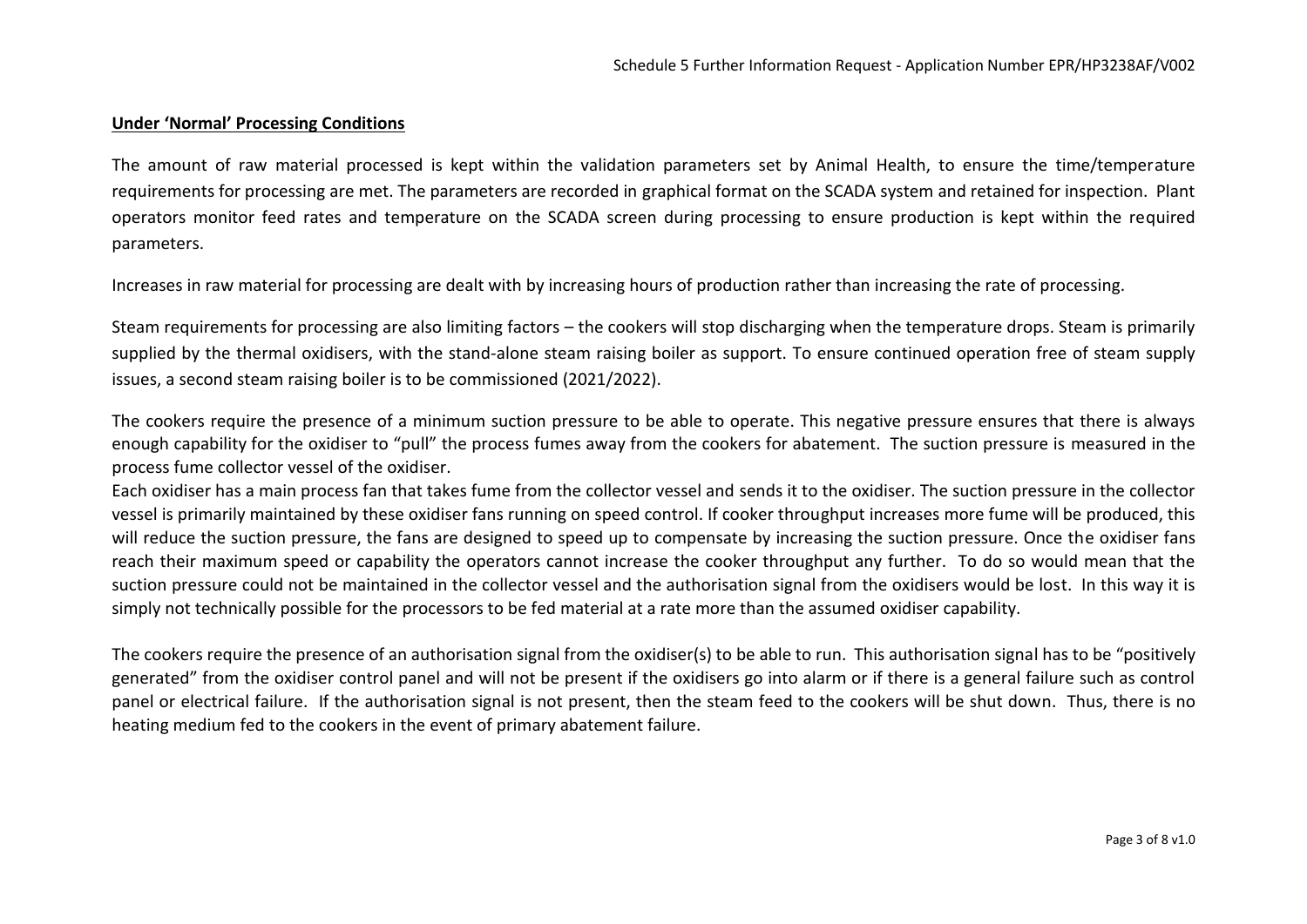Similarly, if the set point temperature in an oxidiser is not maintained then the oxidiser goes into the alarm state and an audible alarm sounds. The alarm also relays to the control panels in the control rooms. Under these circumstances, the cookers would be shut down. The alarm state also shuts down the dampers to stop the flow of process fume.

In the event of oxidiser failure, the steam raising boiler and air-cooled condenser(s) operate as a back-up system, but the capacity for abatement is much reduced. The overloading of this capacity is avoided due to the fact that the steam requirements for processing cannot be physically achieved and the cookers will not operate unless they are at the set temperatures. This back up system will be upgraded by increasing the condenser and steam capacity (details in forthcoming variation).

### **Operation of Air Cooled Condensers:**

During normal operation process fume and foul air sources are drawn into the effluent collector vessel and treated by thermal oxidiser(s). The small condenser (A) remains on auto standby, available to run on failure of one (or both) oxidiser(s).

The condensers are part of the back up abatement system designed to take air from the effluent collector when the thermal oxidisers are not available. In addition to this the small condenser will be run at start up, when the offal cooker(s) are being warmed up, to contain residual odours from the system as it gets warmer. It can also come on line when there are variations on the amount of process fume (effluent) being released from the cooking process. – this is a normal effect from processing raw material that varies in moisture content. This has the effect of 'smoothing' the treatment of odour through the system instead of allowing the effluent collection fan to stop and start causing variations in processing temperatures. When the pressure (mbar) increases above a pre-set level in the effluent collector, a message is sent to Condenser A and a damper opens to allow fume to be passed to it from the offal ducting. When the pressure changes back the operation is reversed.

With the large condenser (B) the operation is manual when the operator observes the mbar signal in relation to fume from the MBM (PAP) cooker. This material is drier than the poultry offal, therefore the most common scenario would be manual operation on start up (if required) or when the back up abatement is required (failure scenario).

The effluent circulates within the condensers as a sealed system, no effluent air is released to atmosphere from this process. Pressure relief on the whole system is provided by steam release valves.

When one or both of the oxidisers are running (support scenario) the non-condensable gases are combusted in the oxidiser chamber, in the case of both oxidisers failing (back up scenario) they are combusted in the steam raising boiler.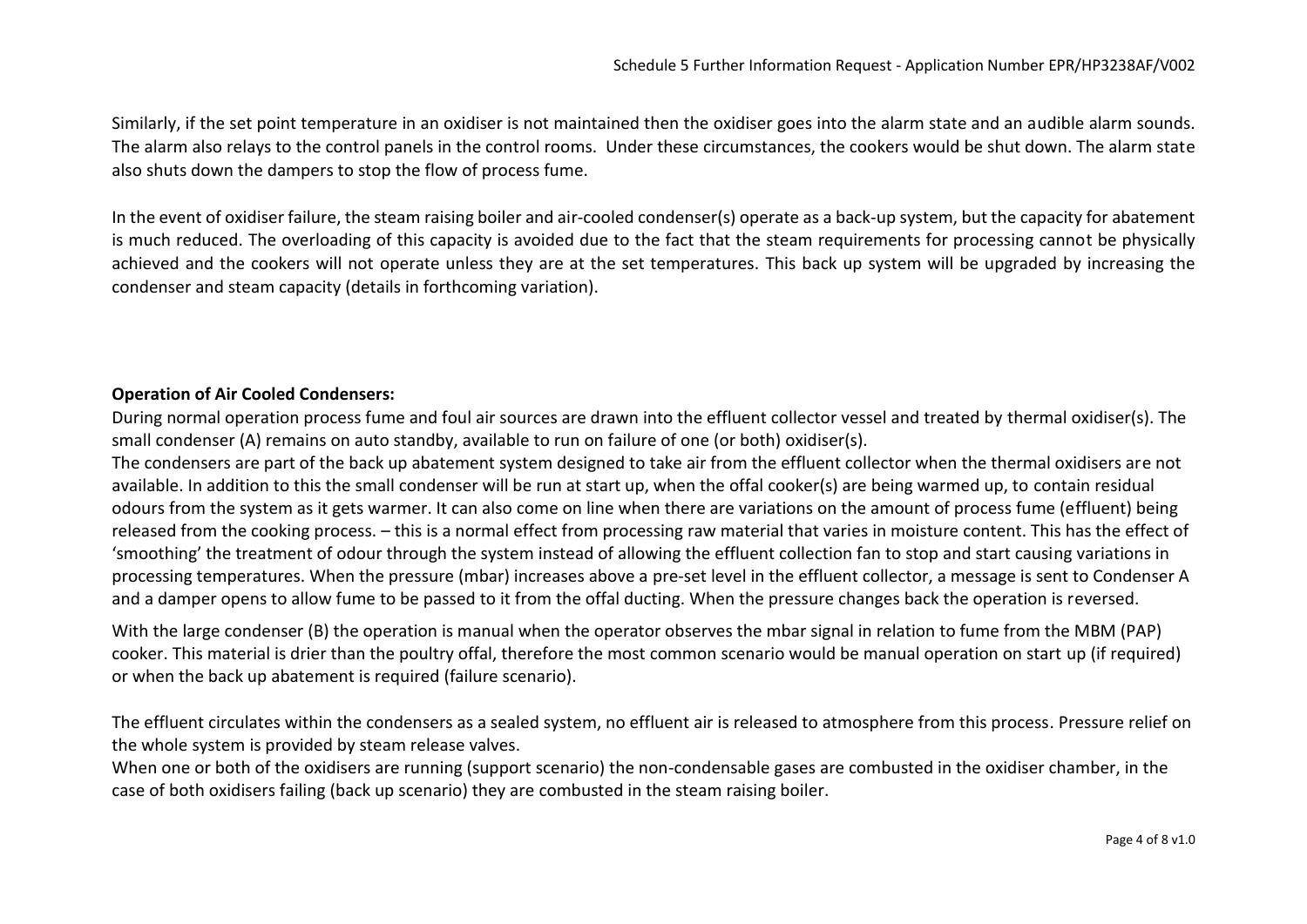With the installation of the Multi Fuel Oxidiser (MFO) the system of collecting process fume by means of a collector vessel and keeping the system under suction pressure will remain the same. New collector vessels are being installed. The minimum temperature will also be set the same and the emergency shut down will reflect the same conditions – so that processing will stop if abatement is not available. The multifuel oxidiser will also supply steam. When steam is not required for production it will be used to generate electricity for the site by means of a simple steam turbine, although this will be developed later in the project. The increased volume of air required for combustion air can be taken from foul air sources and processing room air, to decrease the amount going to the bio filters and ensure all foul air sources are adequately abated.

As is the case now, the amount of processing that could be supported by secondary abatement is dictated by available steam supply and will be reduced accordingly. The arrangement of collector vessels to bring the air in from the different processing areas allows for diversion to the standby configuration.

With the new gas oxidiser, the method of operation is exactly the same as the existing units.

## **Process Controls Under Different Scenarios**

### **Starting Up:**

The opening of the damper when the oxidiser chamber is at the correct temperature is automatic therefore the cooking process will not send fume to the oxidiser before the combustion chamber temperature is sufficiently high enough. There is communication between production operators and RTO operators in the boiler house to ensure that production only starts when everything is ready. These procedures are documented.

The plant operator will check with the RTO operator that production is OK to start – the start up sheet is used to record that it is OK to start feeding the cookers (damper open).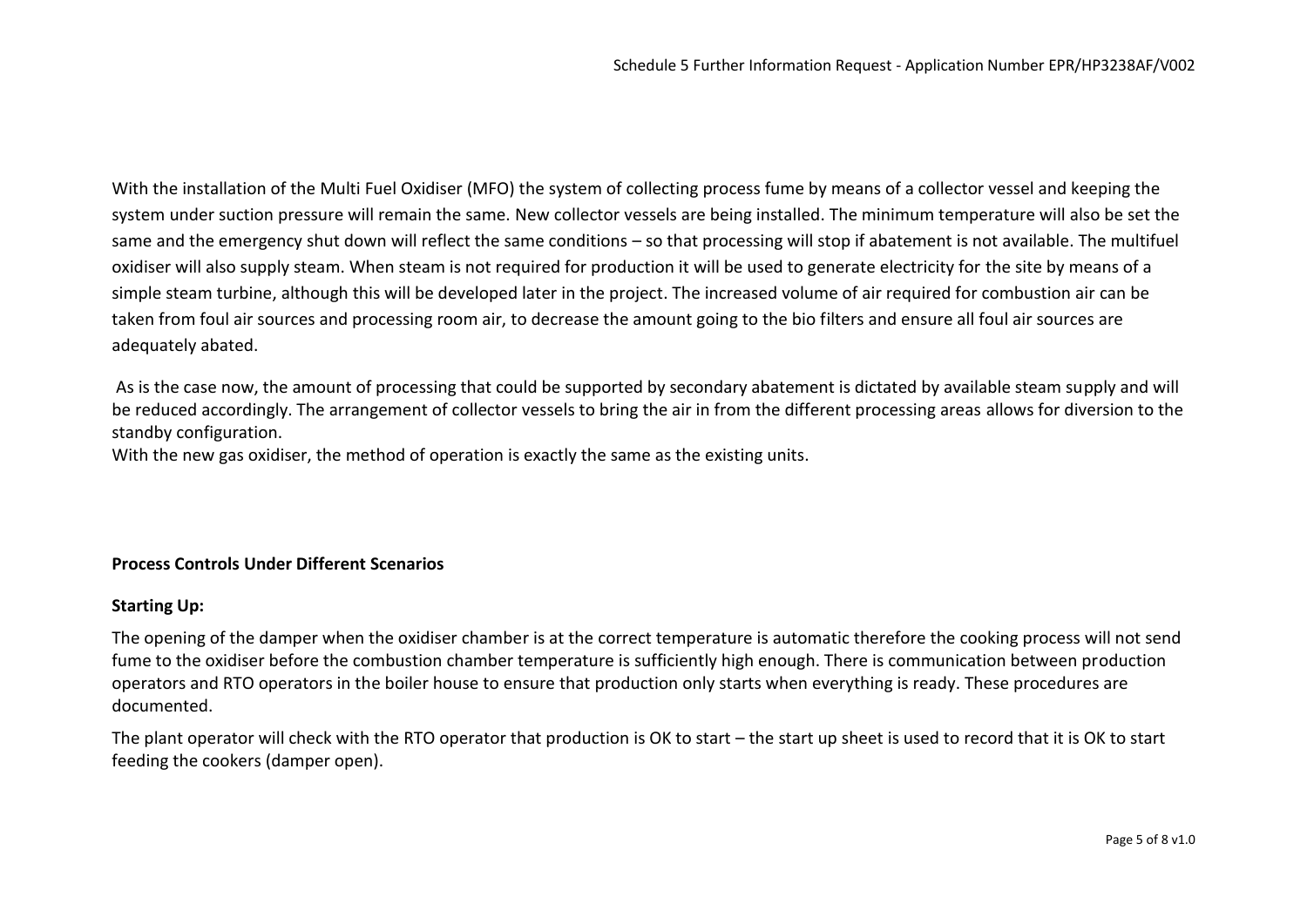### **Stopping / Slowing production at the signal of the oxidiser :**

On loss of suction pressure, the signal to the cookers is automatic and this will stop the raw material feed and the steam. Then the operator has to check with the boiler room to see if this is a short or a longer term delay. As soon as pressure is restored the operator can run the plant again. There is no alarm as this is not a failure. Although the pressure has dropped, the fan is still running and the combustion temperature is maintained – it just stops any more fume being produced (by stopping the raw material feed and steam) and collected (no suction pressure). The operator cannot override it, but the air cooled condensers can be brought on line to assist with processing the fume (this is detailed in the OMP).

There is still verbal communication between the plant operator and the RTO operator to check on the status of the oxidiser and steam feed. The plant operator can view the conditions on the oxidiser and boiler from their SCADA unit.

### **Sudden Stoppage/ Fault Mode:**

In the case of oxidiser failure (electrical or fault status such as low water or a power failure) there is a visual alarm notification on the plant operator screen. The raw material feed and steam will also be shut down automatically.

There is also an audible alarm in the boiler house so that engineers know their attendance is required. The effluent damper will automatically close (below  $850^{\circ}$ C).

### **Alarms relating to the oxidiser function:**

- Suction pressure loss, no alarm as it is not a fault
- Temp failure (below  $850^{\circ}$ C) audible alarm in RTO building. Dampers automatically close.
- Electrical failure audible alarm in RTO building. There is also a visual alarm message on the operator screen in the offal plant. Dampers automatically close.
- Boiler and RTO audible alarms for high or low water in RTO building. Automatic shutdown initiated.

#### **Shutting Down:**

Following the order on the shutdown check sheet – each stage is completed, paying particular attention to the following:

• Inform the RTO/Boiler operative of the lines to be shut down. This ensures that steam requirements are managed and excessive steam venting can be prevented.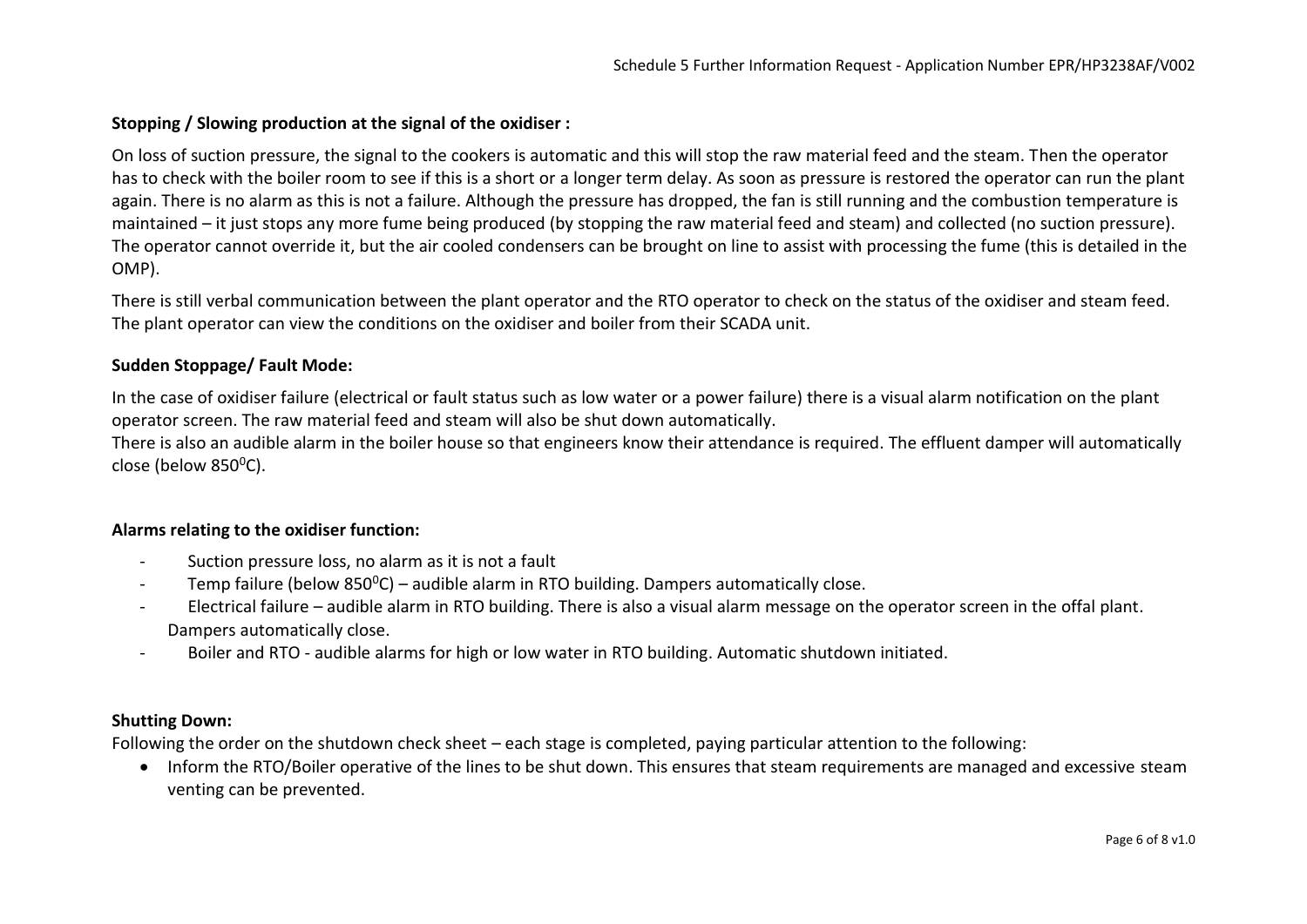- Note which parts of the abatement equipment are running, this is to show whether duty or standby abatement was in operation.
- Note the reason for shut down. This procedure is to be used at all times, whether for a pause to wait for raw material, a breakdown or a full shutdown at the end of the week.
- Record the times of the last downstream activity being shut down (i.e. empty the press or shut down the WHE) and the time the oxidiser is shut down.
- Where standby abatement is in use, the boiler replaces the oxidiser and this shut down must be recorded.
- Alert Production Manager if any problems occur to prevent a complete shutdown procedure.

If there is an abatement failure or an issue with the shutdown sequences, checks are done for off-site impact, following the instructions in the procedure for Notification of an Environmental Incident / Near Miss EID04.

The procedures are being updated for Operator use and once the MFO is running the start up and shut down scenarios will be reduced (due to the requirement for continuous operation).

## **Automatic Monitoring:**

### **Oxidisers**

Continuous monitoring includes –

- Combustion Chamber Temperature (°C). The temperature is monitored at a number of locations along the length of the oxidiser to give an indication of the temperature profile. Fuel feed to maintain combustion and odour destruction is PLC controlled to maintain the minimum temperature at the outlet of the oxidiser chamber immediately prior to entry to the waste heat boiler.
- Fan Speed (Hz)
- Vacuum (suction) Pressure (mbar).

The key parameter for odour abatement is combustion temperature and this is downloaded daily for review.

• Emissions (MFO only)